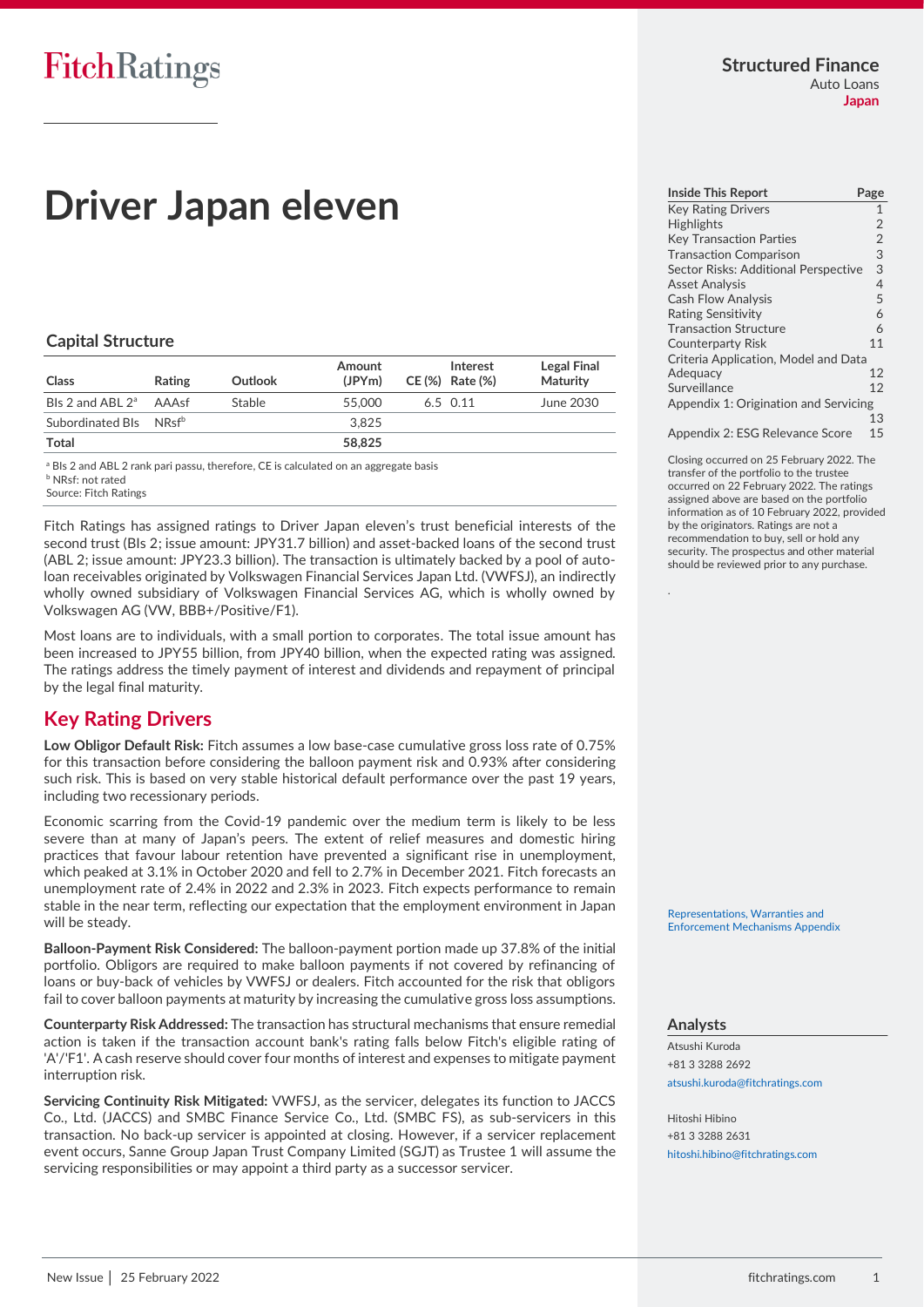The key rating drivers listed in the applicable sector criteria, but not mentioned above, are not material to this rating action.

## <span id="page-1-0"></span>**Highlights**

#### **Highlights**

| <b>Effect</b> | <b>Highlight</b>                                                                                                                                                                                                                                                                                                                                                                                                                                                                                       |
|---------------|--------------------------------------------------------------------------------------------------------------------------------------------------------------------------------------------------------------------------------------------------------------------------------------------------------------------------------------------------------------------------------------------------------------------------------------------------------------------------------------------------------|
| Neutral       | <b>Consistent Pool Characteristics:</b> The collateral characteristics of Driver Japan eleven<br>are consistent with recent Driver Japan transactions, as shown in the Transaction<br>Comparison table. The collateral pool is similar to that of Driver Japan ten, with a slight<br>increase in fully amortising loans to 7.7% of the portfolio, from 7.2%, while the monthly<br>instalment portion decreased to 62.2%, from 63.6%. The transaction structure<br>replicates that of Driver Japan ten. |
| Neutral       | Minimal Credit Impact from ESG: The highest level of ESG credit relevance is a score<br>of 3, meaning that ESG issues are credit neutral or have only a minimal credit impact on<br>the transaction, either due to their nature or the way in which they are being managed.<br>See ESG Navigator in Appendix 2.                                                                                                                                                                                        |

### **Base-Case Loss Assumptions by Vehicle**

| (%)                | Actual proportion | Gross loss | Stressed proportion <sup>a</sup> | <b>Adjusted gross loss</b> |
|--------------------|-------------------|------------|----------------------------------|----------------------------|
| New vehicles       |                   | O 72       |                                  | 1.72                       |
| Used vehicles      | 29                | 0.83       | 35                               | 0.83                       |
| Portfolio weighted | 100               | O 75       | 100                              | 0.75                       |

<sup>a</sup> Due to the upper limit of 35% for used vehicles and potential migration during the one-year revolving period, the adjusted gross-loss assumptions of 0.75% is used for cash flow analysis, unchanged from the figure based on the actual portion.

.<br>Source: Fitch Ratings

## <span id="page-1-1"></span>**Key Transaction Parties**

#### **Key Transaction Parties**

| Role                              | Name                                                                      | <b>Fitch Rating</b>    |
|-----------------------------------|---------------------------------------------------------------------------|------------------------|
| Issuer of BIs 2/borrower of ABL 2 | Sanne Group Japan Trust Company Limited                                   | Not rated              |
| Originator/servicer/Trustor 1     | Volkswagen Financial Services Japan Ltd.                                  | Not rated              |
| Sub-servicers/guarantors          | JACCS Co., Ltd. and SMBC Finance Service Co.,<br>Ltd.                     | Not rated              |
|                                   | Trustee 1 and 2/borrower of ABL 1 Sanne Group Japan Trust Company Limited | Not rated              |
| Transaction account bank provider | MUFG Bank, Ltd.                                                           | A-/Stable/F1           |
| Co-arrangers                      | SMBC Nikko Securities Inc. and BNP Paribas<br>Securities (Japan) Limited  | Not rated<br>Not rated |
| Lender of ABL 1/Trustor 2         | SMBC Nikko Securities Inc.                                                | Not rated              |
| Source: Fitch Ratings, VWFSJ      |                                                                           |                        |

#### <span id="page-1-3"></span>**Key Rating Driver (Negative/Positive/Neutral) Rating**

| .<br>Impact     | <b>Key Rating Driver</b>                             |
|-----------------|------------------------------------------------------|
| Positive        | <b>Low Obligor Default Risk</b>                      |
| <b>Negative</b> | <b>Balloon Payment Risk Considered</b>               |
| Neutral         | <b>Counterparty Risk Addressed</b>                   |
| Neutral         | <b>Servicing Continuity Risk</b><br><b>Mitigated</b> |
|                 |                                                      |

Source: Fitch Ratings

#### <span id="page-1-2"></span>**Applicable Criteria**

[Global Structured Finance Rating Criteria](https://www.fitchratings.com/research/structured-finance/global-structured-finance-rating-criteria-26-10-2021)  [\(October](https://www.fitchratings.com/research/structured-finance/global-structured-finance-rating-criteria-26-10-2021) 2021)

[Structured Finance and Covered Bonds](https://www.fitchratings.com/research/structured-finance/structured-finance-covered-bonds-counterparty-rating-criteria-04-11-2021)  [Counterparty Rating Criteria](https://www.fitchratings.com/research/structured-finance/structured-finance-covered-bonds-counterparty-rating-criteria-04-11-2021)  [\(November](https://www.fitchratings.com/research/structured-finance/structured-finance-covered-bonds-counterparty-rating-criteria-04-11-2021) 2021)

[Consumer ABS Rating Criteria](https://www.fitchratings.com/research/structured-finance/consumer-abs-rating-criteria-23-12-2021)  [\(December](https://www.fitchratings.com/research/structured-finance/consumer-abs-rating-criteria-23-12-2021) 2021)

[Structured Finance and Covered Bonds](https://www.fitchratings.com/research/structured-finance/structured-finance-covered-bonds-country-risk-rating-criteria-28-10-2021)  [Country Risk Rating Criteria \(October](https://www.fitchratings.com/research/structured-finance/structured-finance-covered-bonds-country-risk-rating-criteria-28-10-2021) 2021)

[Structured Finance and Covered Bonds](https://www.fitchratings.com/research/structured-finance/structured-finance-covered-bonds-interest-rate-stresses-rating-criteria-20-09-2021)  [Interest Rate Stresses Rating Criteria](https://www.fitchratings.com/research/structured-finance/structured-finance-covered-bonds-interest-rate-stresses-rating-criteria-20-09-2021)  [\(September 2021\)](https://www.fitchratings.com/research/structured-finance/structured-finance-covered-bonds-interest-rate-stresses-rating-criteria-20-09-2021)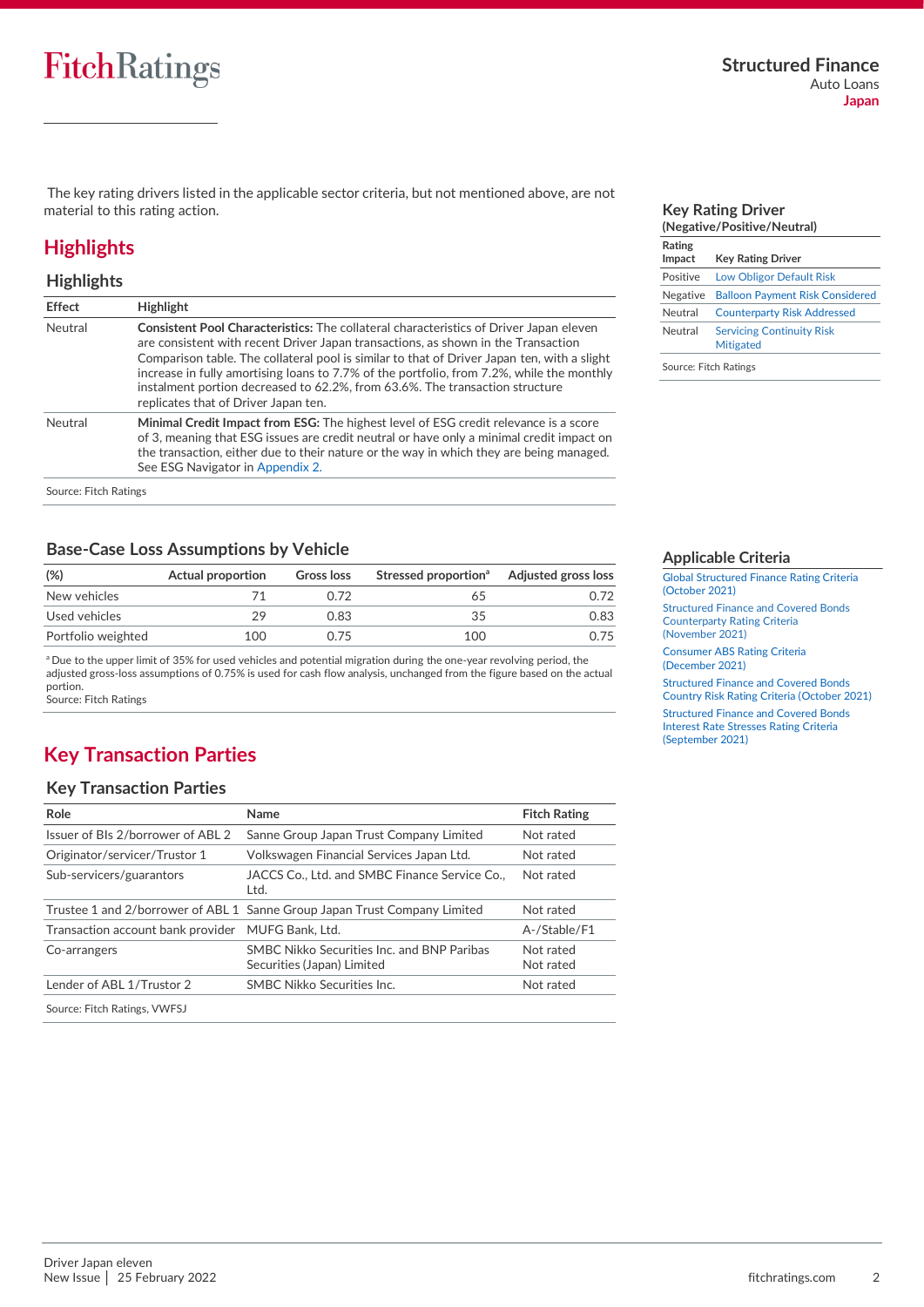## <span id="page-2-0"></span>**Transaction Comparison**

| Portfolio summary as of closing                                                                            | <b>Driver Japan</b><br>six | Driver Japan       | Driver Japan<br>eight | Driver Japan<br>nine | <b>Driver Japan</b><br>ten | Driver Japan<br>eleven <sup>a</sup> |
|------------------------------------------------------------------------------------------------------------|----------------------------|--------------------|-----------------------|----------------------|----------------------------|-------------------------------------|
|                                                                                                            |                            | seven              |                       |                      |                            |                                     |
| Total discounted principal balance<br>(JPYm)                                                               | 64.172                     | 58.824             | 69,521                | 64.173               | 64.171                     | 58.825                              |
| Number of auto loan contracts                                                                              | 30,757                     | 25,466             | 30,362                | 26,586               | 26,193                     | 23,576                              |
| Average discounted principal<br>balance (JPY)                                                              | 2,086,410                  | 2,309,893          | 2,289,731             | 2,413,789            | 2,449,940                  | 2,495,140                           |
| Weighted-average seasoning<br>(months)                                                                     | 11.8                       | 9.6                | 9.3                   | 9.1                  | 8.8                        | 8.5                                 |
| Weighted-average remaining term<br>(months)                                                                | 36.3                       | 38.9               | 39.2                  | 40.5                 | 41.4                       | 41.1                                |
| Collateral by balance (%)                                                                                  |                            |                    |                       |                      |                            |                                     |
| Geographic distribution                                                                                    | Tokyo: 17.7                | <b>Tokyo: 18.0</b> | Tokyo: 18.1           | <b>Tokyo: 16.8</b>   | Tokyo: 17.9                | Tokyo: 17.4                         |
|                                                                                                            | Kanagawa: 10.2             | Kanagawa: 10.4     | Kanagawa: 10.1        | Kanagawa: 10.9       | Kanagawa: 10.4             | Kanagawa: 10.2                      |
|                                                                                                            | Aichi: 6.9                 | Aichi: 7.3         | <b>Aichi: 7.3</b>     | Osaka: 7.4           | Osaka: 7.5                 | Osaka: 7.9                          |
|                                                                                                            | Saitama: 6.6               | Saitama: 6.7       | Osaka: 7.2            | Aichi: 7.3           | Aichi: 7.4                 | <b>Aichi: 7.4</b>                   |
|                                                                                                            | Osaka: 6.3                 | Osaka: 6.6         | Saitama: 6.9          | Saitama: 6.8         | Saitama: 6.5               | Saitama: 6.5                        |
| Sub-servicers                                                                                              |                            |                    |                       |                      |                            |                                     |
| <b>SMBC FS</b>                                                                                             | 61.1                       | 58.8               | 57.6                  | 56.7                 | 56.8                       | 55.8                                |
| <b>JACCS</b>                                                                                               | 38.9                       | 41.2               | 42.4                  | 43.3                 | 43.2                       | 44.2                                |
| Age of vehicles                                                                                            |                            |                    |                       |                      |                            |                                     |
| New vehicles                                                                                               | 77.2                       | 76.2               | 75.3                  | 74.6                 | 71.3                       | 71.1                                |
| Used vehicles                                                                                              | 22.8                       | 23.8               | 24.7                  | 25.4                 | 28.7                       | 28.9                                |
| Type of repayment                                                                                          |                            |                    |                       |                      |                            |                                     |
| Balloon payment                                                                                            | 86.4                       | 89.4               | 89.1                  | 91.3                 | 92.8                       | 92.3                                |
| <b>Fully amortising</b>                                                                                    | 13.6                       | 10.6               | 10.9                  | 8.7                  | 7.2                        | 7.7                                 |
| Type of payment                                                                                            |                            |                    |                       |                      |                            |                                     |
| Monthly instalment portion                                                                                 | 60.5                       | 61.8               | 62.3                  | 63.6                 | 63.6                       | 62.2                                |
| <b>Balloon portion</b>                                                                                     | 39.5                       | 38.2               | 37.7                  | 36.4                 | 36.4                       | 37.8                                |
| <sup>a</sup> Figures for Driver Japan eleven are based on the initial pool<br>Source: Fitch Ratings, VWFSJ |                            |                    |                       |                      |                            |                                     |

## <span id="page-2-1"></span>**Sector Risks: Additional Perspective**

## **Key Sector Risks**

| Sector outlook        | Neutral                                                                                                                         |
|-----------------------|---------------------------------------------------------------------------------------------------------------------------------|
| Macro or sector risks | In Fitch's opinion, unemployment levels and corporate bankruptcy rates are key drivers of consumer ABS performance in<br>Japan. |
| Relevant research     | Please see our press release titled Neutral Sector Outlook for Japanese Structured Finance in 2022                              |
| Source: Fitch Ratings |                                                                                                                                 |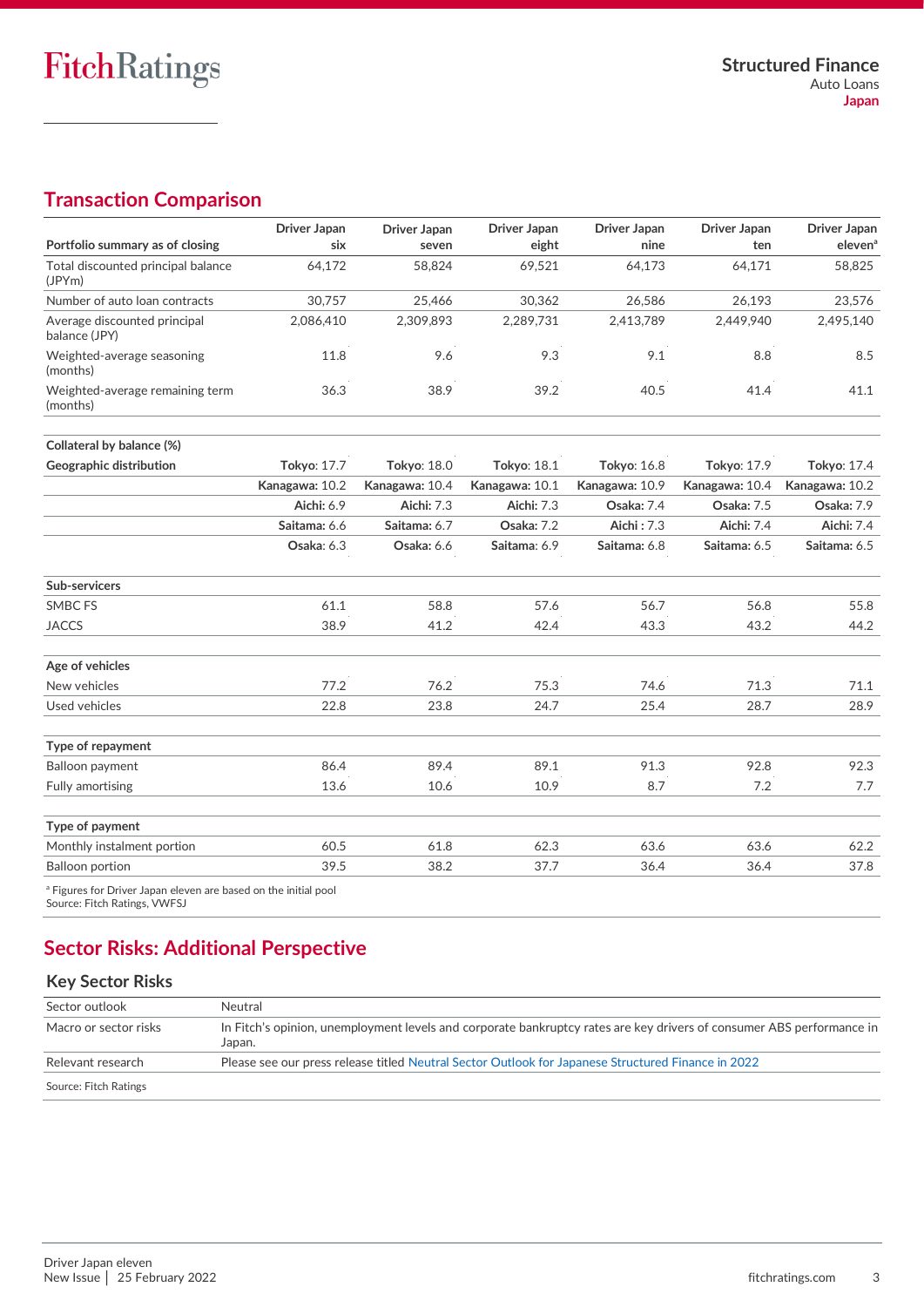## <span id="page-3-0"></span>**Asset Analysis**

#### **Portfolio Summary**

The pool of eligible receivables consisted of 23,576 contracts with a total discounted principal balance of JPY58,825 million as of the initial cut-off date. The loan receivables were originated by VWFSJ during the ordinary course of business through its distribution network throughout Japan. All loan receivables are amortising principal and interest facilities with a maximum remaining term of 82 months. Loans are provided only to individuals who reside in Japan or corporate entities that have permanent establishments in Japan. The average outstanding discounted loan size was JPY2.50 million and the maximum outstanding discounted loan size was JPY9.994 million. The maximum obligor exposure balance was JPY16.24 million with two loans.

All loan receivables pay a fixed rate of interest and the weighted-average interest rate for the pool is 2.26%. The portfolio is geographically concentrated in the Tokyo metropolitan area, as commonly observed in consumer asset pools. The pool's weighted-average remaining term at the initial cut-off date was 41.1 months and weighted-average seasoning was 8.5 months.

#### **Historical Performance**

The charts below display cumulative gross loss data of new and used vehicles for loans originated by VWFSJ since July 2002. The loans have performed well throughout the observation period, which includes two recessionary periods in 2008 and 2012, and have been superior than those of the global peer group. Recent vintages have performed better than average, supported by Japan's stable employment conditions.



Source: Fitch Ratings, VWFSJ



Source: Fitch Ratings, VWFSJ

#### <span id="page-3-1"></span>**Portfolio Credit Analysis**

#### <span id="page-3-2"></span>*Default Risk*

Fitch has determined its base-case weighted-average cumulative gross-loss rate expectation of 0.75% (new vehicles: 0.72%, used vehicles: 0.83%) based on stable default performance to date. Fitch reviewed cumulative gross loss data for originations since July 2002, based on VWFSJ's default definition of failure to make monthly instalments for three months.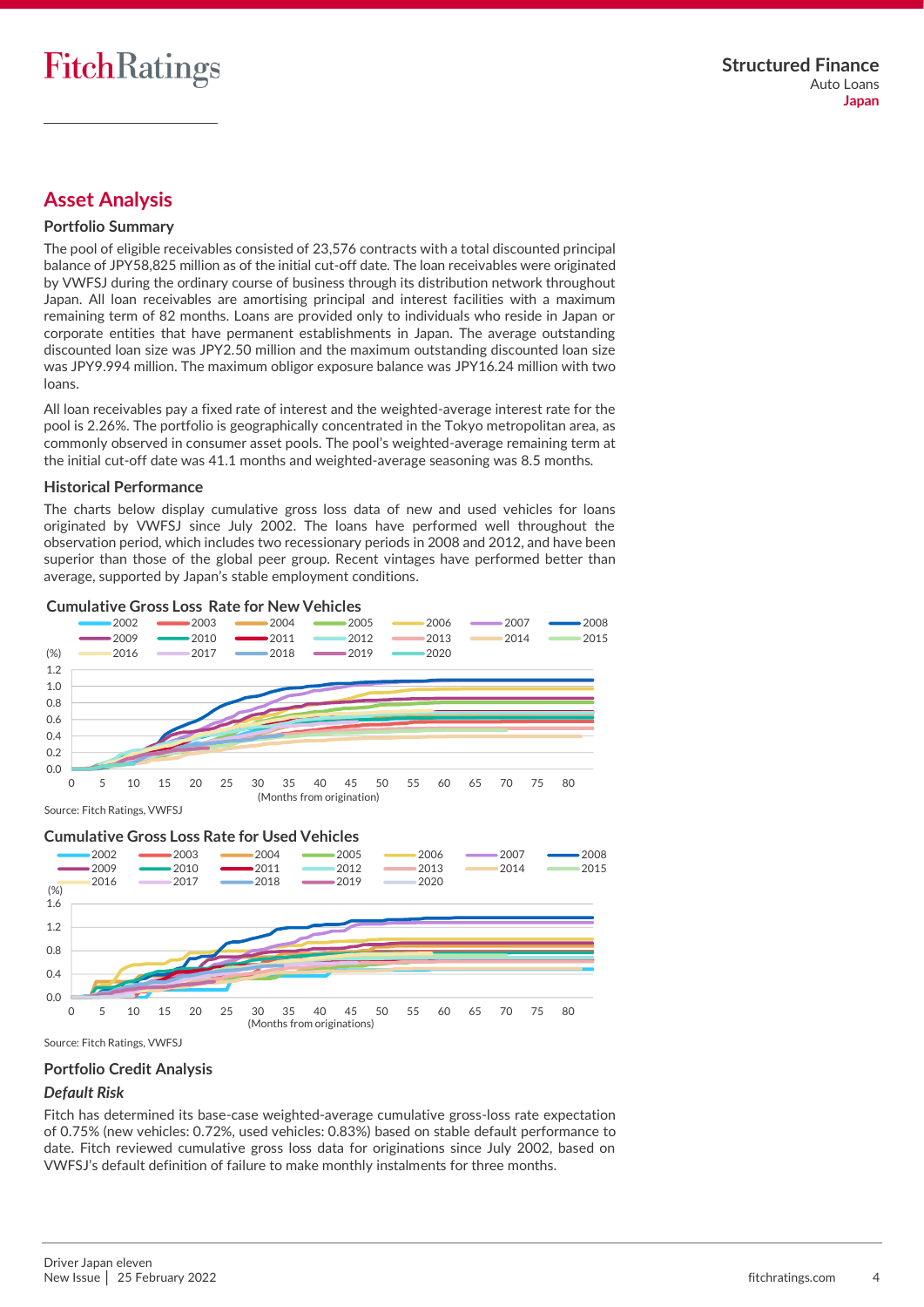

The transaction features a one-year revolving period. Fitch assumes that about 20% of the pool will be replenished during this period, based on the scheduled repayment profile of the transaction pool. Fitch expects only a minor shift in pool composition, as no substantial drifts in VWFSJ's origination mix are probable within the short time of the revolving period. Therefore, the agency assumes that the proportion of loans for used vehicles would reach the upper limit of 35%, increasing from 29% in the initial pool. However, Fitch does not expect any material change in the portfolio's credit quality, partly because the underlying auto loans are guaranteed by JACCS and SMBC FS, who also act as sub-servicers in this transaction. As such, there is little incentive for both companies to relax their underwriting standards.

The stress multiple for 'AAAsf' stipulated in the criteria ranges between 4.0x and 6.0x, but Fitch used 7.0x for this transaction before taking into account balloon-payment risk to address the low base-case loss in absolute terms, which means that a small change could significantly affect credit enhancement.

Fitch's cumulative gross loss assumptions also reflect balloon risk. There may be obligors who engage in a balloon contract expecting to refinance at maturity or sell the car back to the dealer or VWFSJ. The obligor will be obliged to pay the final instalment if they are unable to refinance the balloon amount due, for example, to a default of VWFSJ, or to sell the car back to the dealer or VWFSJ, creating an unexpected payment shock for the obligor. We believe this may lead to higher obligor defaults compared with amortising loans without balloon payments.

Fitch quantifies the additional default risk stemming from balloon payments in the 'AAAsf' rating scenario by assuming a debtor probability of default in line with the portfolio's 'AAAsf' rating default rate and a 60% obligation failure rate upon the exercise of the debtors' option to resell the vehicles or refinance the loans. This results in an additional cumulative loss of 1.26%, which we added to the 'AAAsf' stressed cumulative gross-loss rate assumptions prior to balloon risk of 5.25% (= 0.75% x 7). The 60% obligation failure rate is based on the diversified dealer network across Japan, two VW group's affiliates within the dealer universe and no precedent of major dealer defaults to date.

#### *Prepayment Rates*

The transaction is dependent on obligors' prepayment behaviour, as this is the main driver of the speed of deleveraging for the rated debt. Fitch has, therefore, tested the structure's resilience to fast and slow prepayment assumptions based on its expected base-case prepayment rate of 13.5% a year.

The prepayment of loans with higher interest rates will not lead to a shortfall due to the difference between the interest rate of the prepaid loan and the loan's discount rate. This is because of the two types of discount rates, as described i[n Discount Rate](#page-7-0) on page 8.

### <span id="page-4-0"></span>**Cash Flow Analysis**

Fitch used its proprietary cash flow model to test the ability of the asset pool to make interest and principal payments due under the rated debt. It modelled the asset pool by taking into account the scheduled amortisation profile as well as the stressed default and prepayment assumptions.

The liability structure was configured to reflect the transaction structure; specifically, the capital structure and priority of payments. Fitch applied a default definition of three-month delinquency, in line with the typical termination timing practiced by the servicer.

Absent an early amortisation event, the defaulted loan receivables may be delivered to VWFSJ as the holder of the subordinated BIs in kind. Thus, Fitch assumes no recovery from such defaulted loan receivables.

Fitch tested the transaction's sensitivity to front-loaded, evenly distributed and back-loaded default distributions, combined with fast and slow prepayments as well as rising, falling and stable interest rates. Overall, the structure is relatively insensitive to the choice and combination of parameters.

Fitch's modelling shows that sufficient cash flow will be generated to make timely payments of interest and principal to BIs 2 and ABL 2 by the final maturity date in accordance with the transaction documents.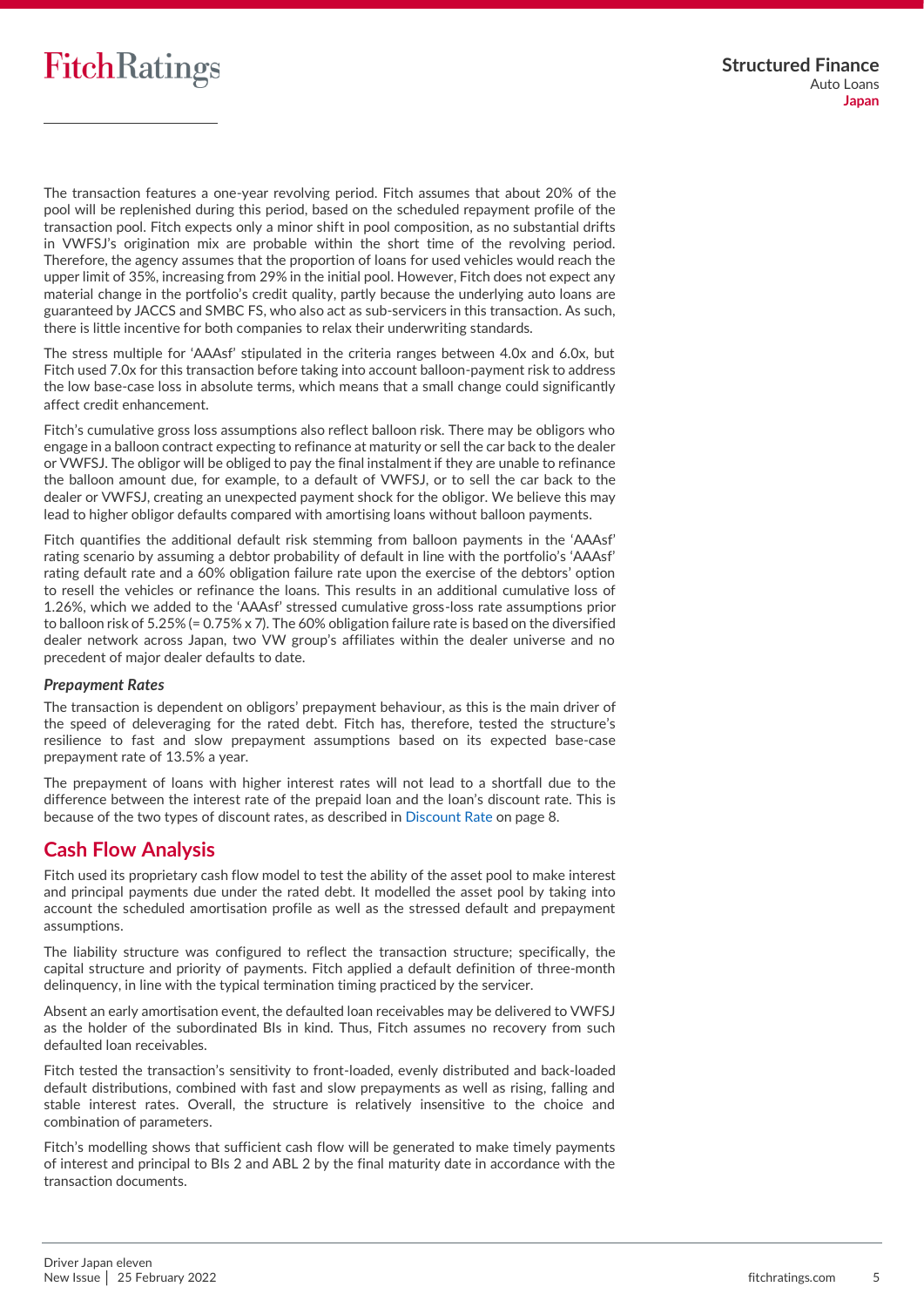## <span id="page-5-0"></span>**Rating Sensitivity**

This section provides insight into the model-implied sensitivities the transaction faces when one assumption is modified, while holding others equal. The modelling process uses the estimation and modification of these variables to reflect asset performance in up and down environments. The results below should only be considered as one potential outcome, as the transaction is exposed to multiple dynamic risk factors. It should not be used as an indicator of possible future performance.

### **Rating Sensitivity to Gross Loss and Asset Yield**

|                                                               | <b>BIs 2 &amp; ABL2</b> |
|---------------------------------------------------------------|-------------------------|
| Original Rating                                               | AAAsf                   |
| 10% increase in gross loss rate                               | AAAsf                   |
| 25% increase in gross loss rate                               | AAAsf                   |
| 50% increase in gross loss rate                               | AAsf                    |
| 10% decrease in asset yield                                   | AAAsf                   |
| 25% decrease in asset yield                                   | AAAsf                   |
| 50% decrease in asset yield                                   | $AA+sf$                 |
| 10% increase in gross loss rate & 10% decrease in asset yield | AAAsf                   |
| 25% increase in gross loss rate & 25% decrease in asset yield | $AA+sf$                 |
| 50% increase in gross loss rate & 50% decrease in asset yield | Asf                     |
|                                                               |                         |

No change or positive change Negative change within same category -1 category change -2 category change -3 or larger category change See report for further details

Source: Fitch Ratings

## <span id="page-5-1"></span>**Transaction Structure**

#### **Structure Diagram**



Source: Fitch Ratings, VWFSJ

#### **Capital Structure and Credit Enhancement**

VWFSJ initially entrusts its auto loan receivables, which satisfy the eligibility criteria and are extracted randomly from VWFSJ's auto-loan portfolio, to SGJT as Trustee 1, which in turn issues senior BIs and subordinated BIs to VWFSJ. VWFSJ also initially entrusts to SGJT cash,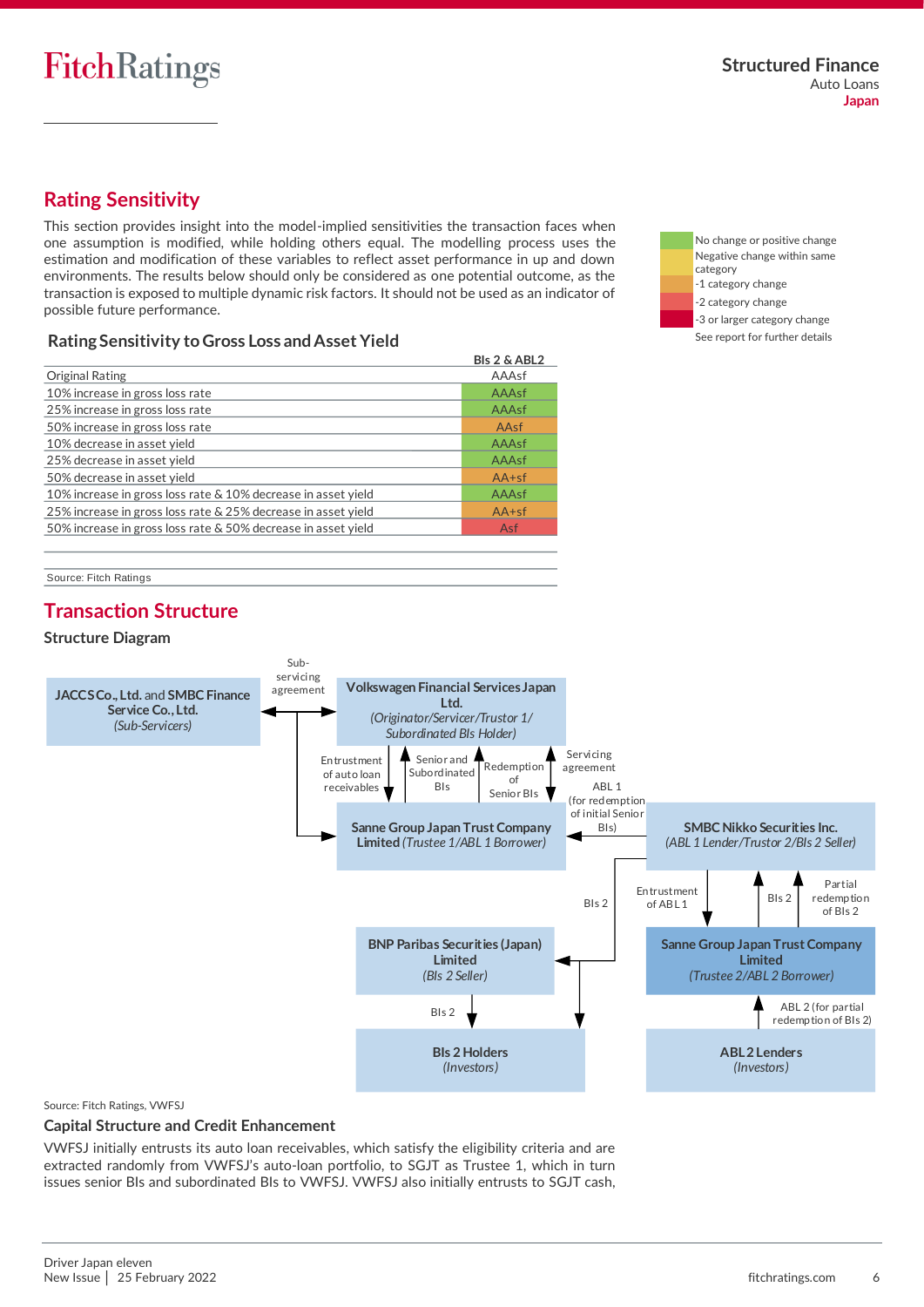which is primarily meant to provide liquidity to the transaction, if necessary, and Trustee 1 issues subordinated BIs. Therefore, the latter subordinated BIs are not treated as CE in Fitch's analysis and are excluded in calculating CE.

Nikko extends ABL 1 to Trustee 1 to redeem initial senior BIs in full. VWFSJ will continue to hold subordinated BIs throughout the transaction period. Nikko entrusts ABL 1 to SGJT as Trustee 2, which in turn issues BIs 2. Investors who would like to invest in the form of BIs will purchase BIs 2. Investors who would like to invest in the form of loans will extend ABL 2 to Trustee 2 to partially redeem BIs 2.

The transaction features a revolving period of one year. VWFSJ may, absent an early amortisation event, also entrust eligible auto loan receivables. Trustee 1 will, in turn, issue the additional senior and subordinated BIs. The amount of the additional senior BIs will be the lesser of (i) the product of 93.5% and the aggregate discounted principal balance of such additional receivables and (ii) the available distribution amount after deducting senior expenses, interest and funds for cash collateral. The amount of the additional subordinated BIs is the aggregate discounted principal balance of such additional auto loan receivables minus the amount of the relevant additional senior BIs. Fitch expects the additional senior BIs to be redeemed during the revolving period, which will lead to an increase in CE.

Absent an early amortisation event, defaulted auto loan receivables in the underlying pool may be distributed to VWFSJ as the subordinated beneficiary as a distribution in kind. This will reduce the subordinated BI balance by an amount of the discounted principal balance of the relevant defaulted auto loan receivables. Fitch does not take any recovery from such receivables into account in its analysis, as we do not expect any replenishment of the subordinated BIs, irrespective of the actual recovery from defaulted auto loan receivables.

We expect the transaction's assets and liabilities, based on the initial pool, to be as follows.

| <b>Assets</b>   |                       | (JPY) Liabilities                                  | (JPY)          | Size as % of receivable<br>balance |
|-----------------|-----------------------|----------------------------------------------------|----------------|------------------------------------|
| Receivables     | 58,825,424,925 ABL 1ª |                                                    | 55,000,000,000 | 93.5                               |
|                 |                       | Subordinated Bls                                   | 3.825.424.925  | 6.5                                |
| Total           | 58.825.424.925        |                                                    | 58.825.424.925 |                                    |
| Cash collateral |                       | Equivalent to four months of interest and expenses |                |                                    |

### **Balance Sheet of Trust 1 at Closing**

a BIs 2 and ABL 2 are issued, backed by ABL 1. The sum of the balance of BIs 2 (JPY31.7 billion) and ABL 2 (JPY23.3 billion) is JPY55billion Source: Fitch Ratings, VWFSJ

#### **True Transfer of Assets**

The entrustment of the initial and additional auto loan receivables is perfected against third parties by registering such entrustment in accordance with the Act on Special Provisions, etc. of the Civil Code Concerning the Perfection Requirements for the Assignment of Movables and Claims. At closing or at the time of additional entrustment, the entrustment of auto loan receivables will not be perfected against obligors; however, it will be perfected against obligors by notification to obligors upon the occurrence of a servicer or sub-servicer replacement event.

The entrustment of ABL 1 to Trustee 2 is perfected by the approval of Trustee 1 as the borrower of ABL 1 with a certified and notarised date stamp (kakutei hizuke).

#### **Eligibility Criteria**

The eligibility criteria that need to be fulfilled at the time of cut-off for the entrustment of the initial and additional auto loan receivables include, but are not limited to, the following:

- each auto loan receivable is a fully disbursed loan;
- the obligor is not insolvent and no bankruptcy proceedings or any other insolvency proceedings are pending or threatened against the obligor;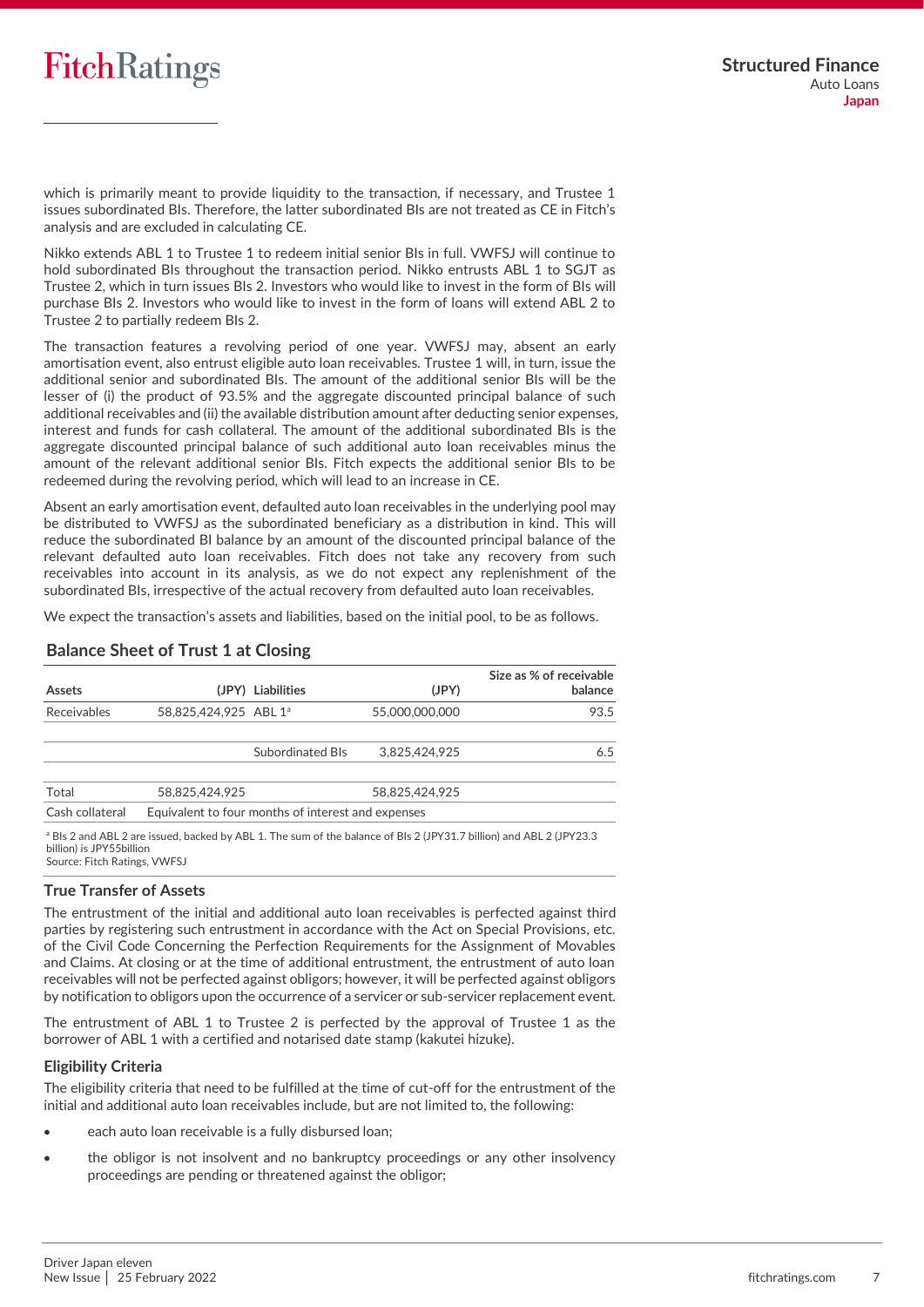- Trustor 1 is not prohibited from selling, transferring or assigning its rights in respect of the auto loan receivables;
- the interest-rate type applicable to each auto loan receivable is a fixed interest rate;
- the obligor, if a corporate entity, has its permanent establishment in Japan and is not an affiliate of VW and, if an individual, has their place of residence in Japan;
- at least two monthly payments have been made in respect of each auto loan receivable and all monthly payments are required to be made (i) within 84 months after the date of origination, (ii) within 82 months after the relevant cut-off date and (iii) in equal monthly instalments and without skipped or irregular payments, except for annual or semi-annual bonus month payments and balloon payments;
- each auto loan receivable is payable in yen;
- the principal outstanding balance of each auto loan receivable as of the relevant cutoff date is greater than JPY50,000 and less than JPY10 million;
- auto loan receivables are payable free of set-off;
- each auto loan agreement relates to one purchased vehicle only;
- each auto loan receivable is not overdue;
- auto loan receivables for used vehicles will not exceed 35% of the aggregate discounted principal balance of the auto loan receivables;
- auto loan receivables for purchased vehicles, other than those originated by Trustor 1 in connection with Volkswagen, Audi, Bentley or Lamborghini-branded vehicles, will not exceed 5% of the aggregate discounted principal balance of the auto loan receivables;
- the aggregate amount of the balloon payment percentage will not exceed 50% of the aggregate discounted principal balance of the auto loan receivables;
- the auto loan receivables are jointly and severally guaranteed by JACCS or SMBC FS;
- the obligor does not have any relationship with, is not engaged with or does not otherwise fall under any of the categories included in the definition of 'anti-social forces' or 'anti-social forces related party' and does not engage in any anti-social conduct; and
- no receivables from maintenance or other services regarding the purchased vehicles are included in the auto loan receivables.

In the event of any breach of the eligibility criteria, VWFSJ, as Trustor 1, will have to repurchase the relevant receivables at a price equal to the sum of the outstanding discounted principal balance and accrued interest, with the payment made by Trustor 1 to Trustee 1 on the subsequent monthly remittance date after necessary notification between Trustor 1 and Trustee 1.

#### <span id="page-7-0"></span>**Discount Rate**

All securitised receivables will be discounted by a rate that is the greater of:

- a) 1.13% equal to the sum of the three components below in percentage terms
	- fixed coupon rate of BIs 2 and ABL 2;
	- fixed servicing fees; and
	- fixed administrative costs and fees, and
- b) the applicable interest rate in the relevant auto loan agreement.

We do not believe this transaction is exposed to the risk of a principal shortfall, even if loans whose interest rates are higher than the discount rate in (a) are prepaid, since loans with higher interest rates are already discounted by a higher interest rate. Conversely, if loans with an interest rate lower than the discount rate in (a) above are prepaid, some gains may arise.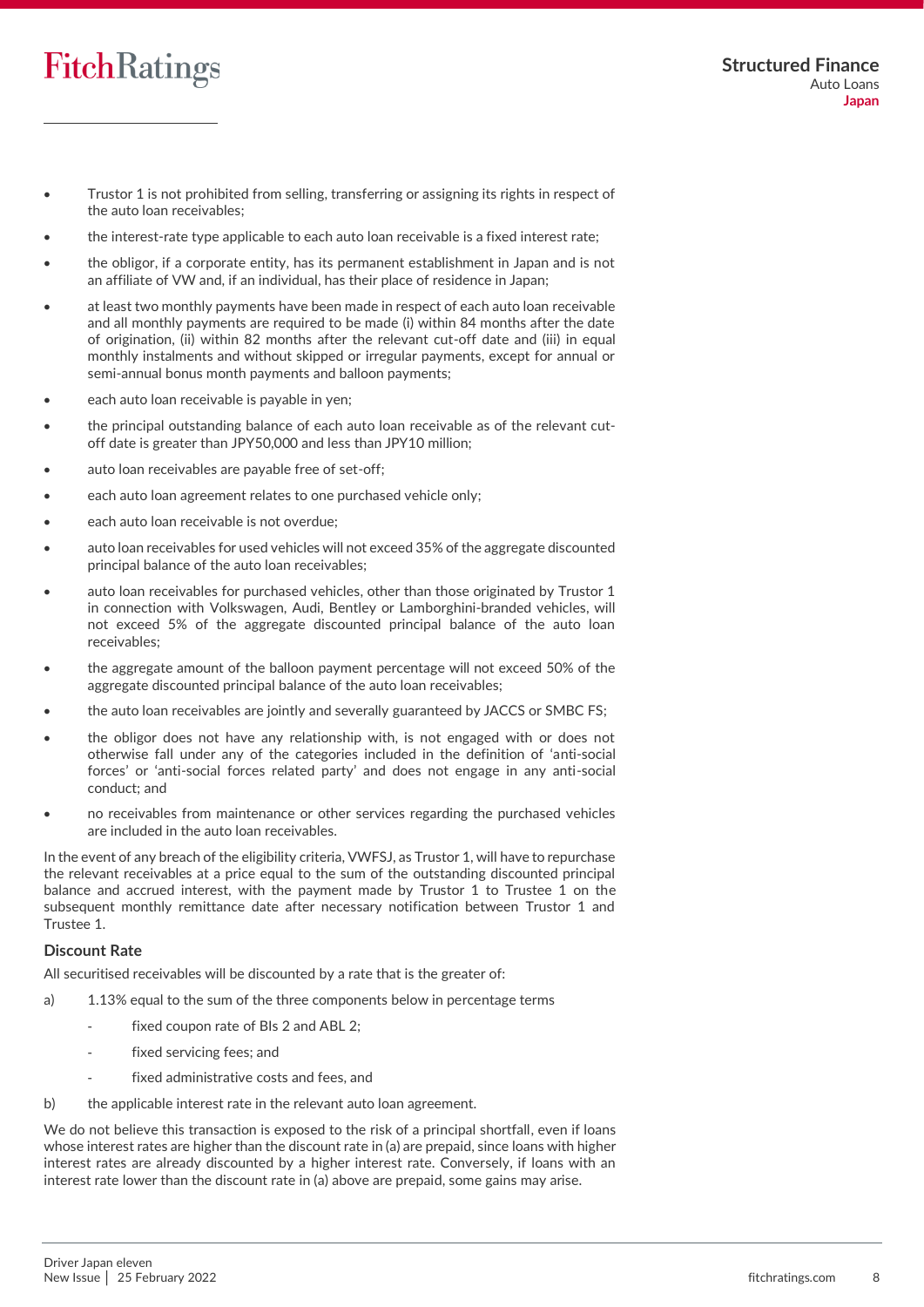### **Liquidity Support**

VWFSJ entrusts cash to Trustee 1 at closing and Trustee 1 in turn issues the subordinated BIs. We expect the cash collateral amount to cover dividends on BIs 2 and interest on ABL 2 as well as fees and expenses for four months.

The target cash collateral amount will remain unchanged from the initial amount throughout the transaction period. At the maturity, any outstanding cash collateral balance may be used to repay BIs 2 and ABL 2.

#### **Clean-Up Call Option**

VWFSJ, as trustor of Trust 1, is entitled to exercise a clean-up call if the discounted principal balance of the auto loan receivables is less than 10% of the initial total discounted principal balance on any trust calculation date. Fitch does not take into consideration the possibility of the exercise of the clean-up call in its analysis.

#### **Priority of Payments**

Collected amounts will be distributed in accordance with the priority of payments of Trust 1 and Trust 2, as summarised in the following two tables.

#### <span id="page-8-0"></span>**Trust 1: Priority of Payments**

| 1            | Senior expenses, including tax and public charges, servicer and Trustee 1 fees and other fees and<br>expenses          |
|--------------|------------------------------------------------------------------------------------------------------------------------|
| 2            | Overdue and unpaid interest on ABL 1, if any                                                                           |
| 3            | Interest on ABL 1                                                                                                      |
| 4            | Cash collateral ledger up to the target level                                                                          |
| 5a)          | During the revolving period, redemption of additional senior Bls                                                       |
| b)           | After the revolving period and prior to the occurrence of an early amortisation event, necessary<br>repayment of ABL 1 |
| $\mathsf{C}$ | Following the occurrence of an early amortisation event, repayment of the remaining ABL 1<br>balance                   |
| 6            | Payment of indemnified amounts uncompensated by Trustor 1 to Trustee 1                                                 |
| 7            | Necessary repayment of subordinated Bls                                                                                |
| 8 a)         | During the revolving period, dividends on subordinated BIs if payment is made on 7 above;<br>otherwise, carry-over     |
| b)           | After the revolving period and prior to the occurrence of an early amortisation event, dividend<br>on subordinated Bls |
| $\mathsf{C}$ | Following the occurrence of an early amortisation event, carry-over                                                    |
|              | Source: Fitch Ratings, VWFSJ                                                                                           |

#### **Trust 2: Priority of Payments**

| 1              | Senior expenses, including tax and public charges, Trustee 2 fees and other fees and expenses |
|----------------|-----------------------------------------------------------------------------------------------|
| 2              | Overdue and unpaid dividends and interest on BIs 2 and ABL 2, if any                          |
| 3              | Dividends and interest on BIs 2 and ABL 2                                                     |
| $\overline{4}$ | Upon the expiration of the revolving period, repayment of BIs 2 and ABL 2 on a pro rata basis |
| 5              | Payment of indemnified amounts uncompensated by Trustor 2 to Trustee 2                        |
|                |                                                                                               |

Source: Fitch Ratings, VWFSJ

#### **Repayment Order and Target Overcollateralisation Level**

The transaction will start with CE of 6.5% at closing; however, CE is likely to increase through the entrustment of additional auto loan receivables and redemption of additional senior BIs and/or repayment of ABL 1.

The additional subordinated BIs issued by Trustee 1 to VWFSJ upon the entrustment of additional auto loan receivables will immediately be integrated to the subordinated BIs, while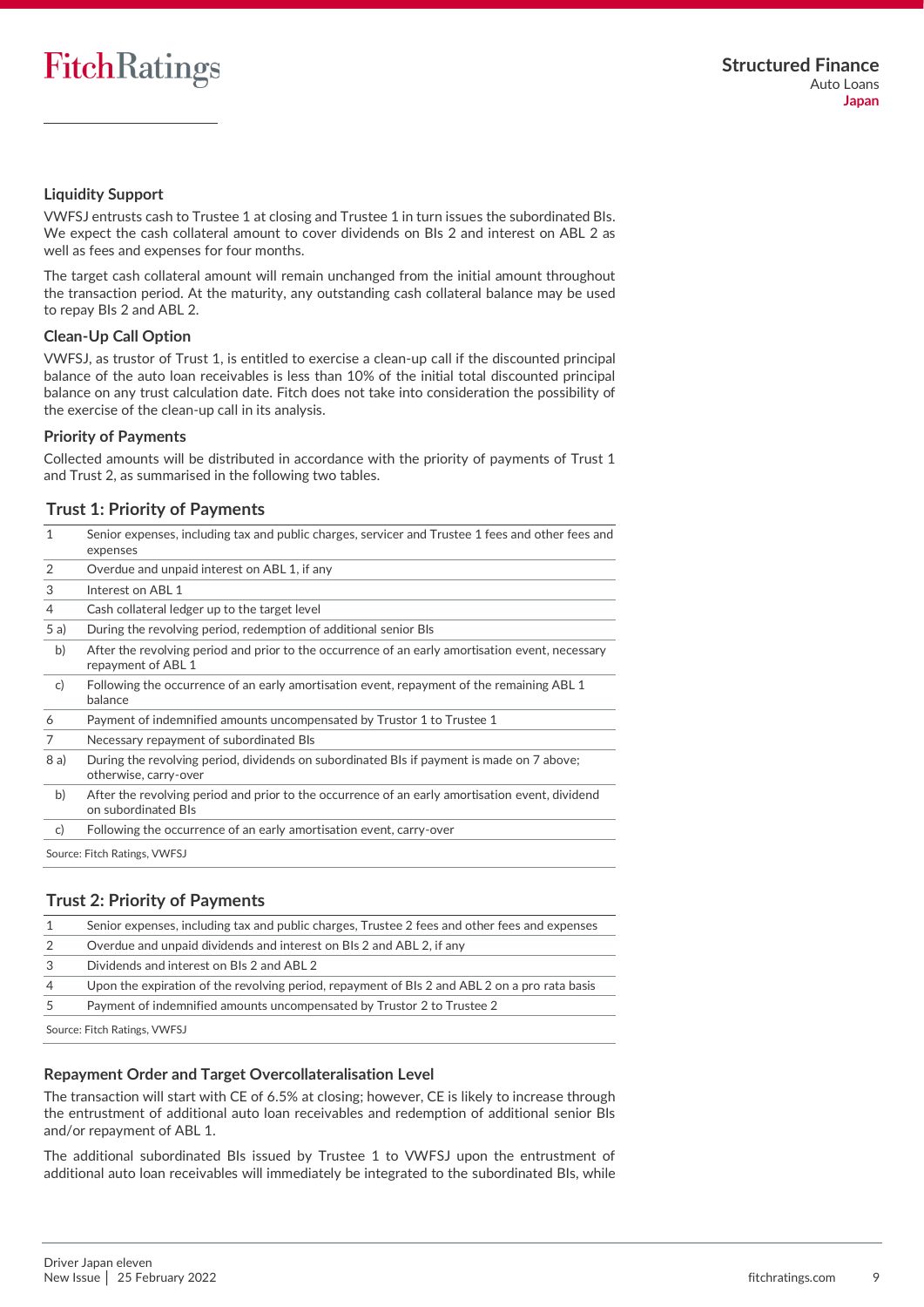the additional senior BIs will be redeemed by using the collected amount under 5a) of [Trust 1:](#page-8-0)  [Priority of Payments](#page-8-0) during the revolving period.

### **Target Overcollateralisation Levels<sup>a</sup>**

|                                               | Target overcollateralisation (%) |
|-----------------------------------------------|----------------------------------|
| Initial overcollateralisation level available |                                  |
| No trigger breached during revolving period   | 8.5                              |
| No trigger breached after revolving period    | 115                              |
| Level 1 trigger breached                      | 17 O                             |
| Level 2 trigger breached                      | 1 N N N                          |

<sup>a</sup> Target overcollateralisation amount is calculated by multiplying the aggregate discounted principal balance of the auto loan receivables by the relevant target overcollateralisation percentage Source: Fitch Ratings, VWFSJ

If the target overcollateralisation is built up and no performance trigger is breached, the amortisation will switch to a quasi-pro rata allocation. However, a fixed floor amount of overcollateralisation needs to be maintained. This means that the overcollateralisation amount will remain unchanged if the discounted principal balance of the auto loan receivables is less than approximately 10% of the initial discounted principal balance. This floor is likely to mitigate concentration risk, which might arise when the transaction can be called but the call option is not exercised.

A level 1 trigger is hit if the cumulative gross loss ratio exceeds the following thresholds:

- 0.50% at any trust calculation date prior to and including August 2022;
- 0.80% at any trust calculation date falling between September 2022 and May 2023; or
- 1.15% at any trust calculation date falling between June 2023 and February 2024.

A level 2 trigger is hit if the cumulative gross loss ratio exceeds 1.6% at any trust calculation date.

The priority of payments will return to a sequential pay-down if any of these triggers are breached until the new target overcollateralisation is reached or BIs 2 and ABL 2 are repaid in full.

These performance-based trigger levels provide limited protection compared with Fitch's basecase cumulative gross loss expectation of 0.75%. However, in its 'AAAsf' stress scenario, Fitch's assumed gross loss rates are higher than the trigger levels, which would contribute to keeping the allocation of the principal repayment in a sequential order over almost the entire transaction period.

#### **Early Amortisation**

The following events will end the revolving period and lead to early amortisation:

- a level 2 CE increase condition is met:
- a servicer replacement event:
- a sub-servicer replacement event;
- Trustor 1 fails to fulfil its obligation to repurchase the auto loan receivables under the first trust agreement; or
- on three consecutive trust calculation dates during the revolving period, the expected total cash amount in the trust management account, excluding cash in the cash collateral ledger, after the necessary distribution exceeds 10% of the aggregate discounted principal balance of the auto loan receivables outstanding.

#### **Legal Opinions**

Fitch reviewed legal opinions covering Japanese law that support Fitch's analytical assumptions. These are factored into the credit analysis with respect to the transaction. The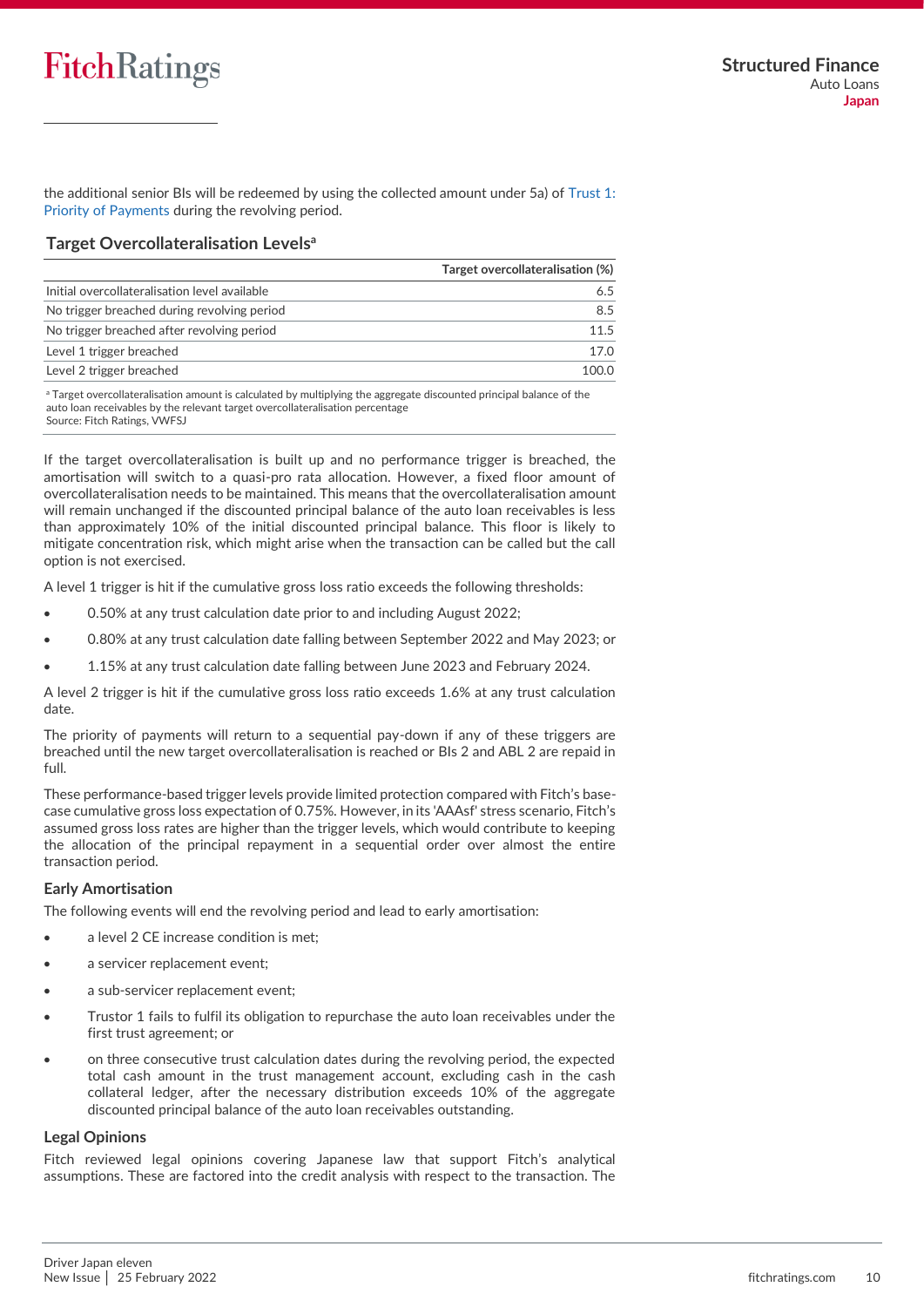opinions cover, among other factors, the enforceability of the obligations of the parties under the transaction documents, the transfer of the underlying assets being effective and the transfer of related collateral being legal, valid and binding (see Fitch's general disclaimer on legal opinions below).

#### **Disclaimer**

Fitch relies in its credit analysis on legal and/or tax opinions provided by transaction counsel for the avoidance of doubt. Fitch has always made clear that it does not provide legal and/or tax advice or confirm that the legal and/or tax opinions, or any other transaction documents, or any transaction structures, are sufficient for any purpose. The disclaimer at the foot of this report makes it clear that this report does not constitute legal, tax and/or structuring advice from Fitch, and should not be used or interpreted as legal, tax and/or structuring advice from Fitch. Should readers of this report need legal, tax and/or structuring advice, they are urged to contact relevant advisers in the relevant jurisdictions.

### <span id="page-10-0"></span>**Counterparty Risk**

Fitch assesses the counterparty risk under its [Structured Finance and Covered Bonds](https://www.fitchratings.com/research/structured-finance/structured-finance-covered-bonds-counterparty-rating-criteria-04-11-2021)  [Counterparty Rating Criteria](https://www.fitchratings.com/research/structured-finance/structured-finance-covered-bonds-counterparty-rating-criteria-04-11-2021) to be in line with the ratings assigned based on the documentation provisions and analytical adjustments described in the following table.

#### **Counterparty Risk Exposure**

| Counterparty role/risk Counterparty |                                                                                                                                                              | <b>Relevant rating</b><br>under criteria | Minimum ratings and<br>remedial actions                                                                                                          | Adjustment to analysis if minimum ratings and<br>remedial actions not in line with criteria                                                                                                                                                                                                                                          |
|-------------------------------------|--------------------------------------------------------------------------------------------------------------------------------------------------------------|------------------------------------------|--------------------------------------------------------------------------------------------------------------------------------------------------|--------------------------------------------------------------------------------------------------------------------------------------------------------------------------------------------------------------------------------------------------------------------------------------------------------------------------------------|
| Transaction account<br>bank         | MUFG Bank. Ltd.                                                                                                                                              | A-/Stable/F1                             | Minimum long- and short-<br>term ratings of 'A' or 'F1';<br>replacement within 30<br>calendar days of<br>downgrade below both<br>minimum ratings | No adjustment; minimum ratings are in line with<br>criteria, while remedial actions are more<br>conservative than criteria.                                                                                                                                                                                                          |
| Servicing continuity                | Trustee 1 will assume<br>servicing responsibilities or<br>may appoint a third party<br>as a successor servicer if a<br>servicer replacement event<br>occurs. | n.a.                                     | for the servicer.                                                                                                                                | There is no minimum rating No adjustment; we assess servicer continuity risk<br>to be mitigated in accordance with our<br>counterparty criteria due to the presence of<br>Trustee 1, which will take action upon the<br>occurrence of a servicer replacement event, the<br>standard nature of the assets and available<br>liquidity. |

Source: Fitch Ratings, VWFSJ

#### <span id="page-10-1"></span>**Servicing**

VWFSJ acts as servicer of the transaction at closing, but delegates its function to SMBC FS or JACCS as sub-servicers. No back-up servicer is appointed at closing; however, if a servicer replacement event occurs, Trustee 1 will assume the servicing responsibilities or may appoint a third party as a successor servicer.

The servicer replacement events include the following.

- an insolvency event in relation to the servicer;
- failure by the servicer to pay the required amount to Trustee 1 and such failure remains unremedied for five business days following notice by Trustee 1 to the servicer of such failure;
- failure by the servicer to duly observe or perform in any material respect any of its covenants or agreements under the transaction documents and such failure materially and adversely affects the rights of Trustee 1 and remains unremedied for 30 calendar days following notice by Trustee 1 to the servicer of such failure; or
- any misrepresentation by the servicer under the transaction documents.

The occurrence of an insolvency event in relation to a sub-servicer will constitute a subservicer replacement event. In this case, Trustee 1 may appoint the other unaffected subservicer or a third party as a substitute sub-servicer.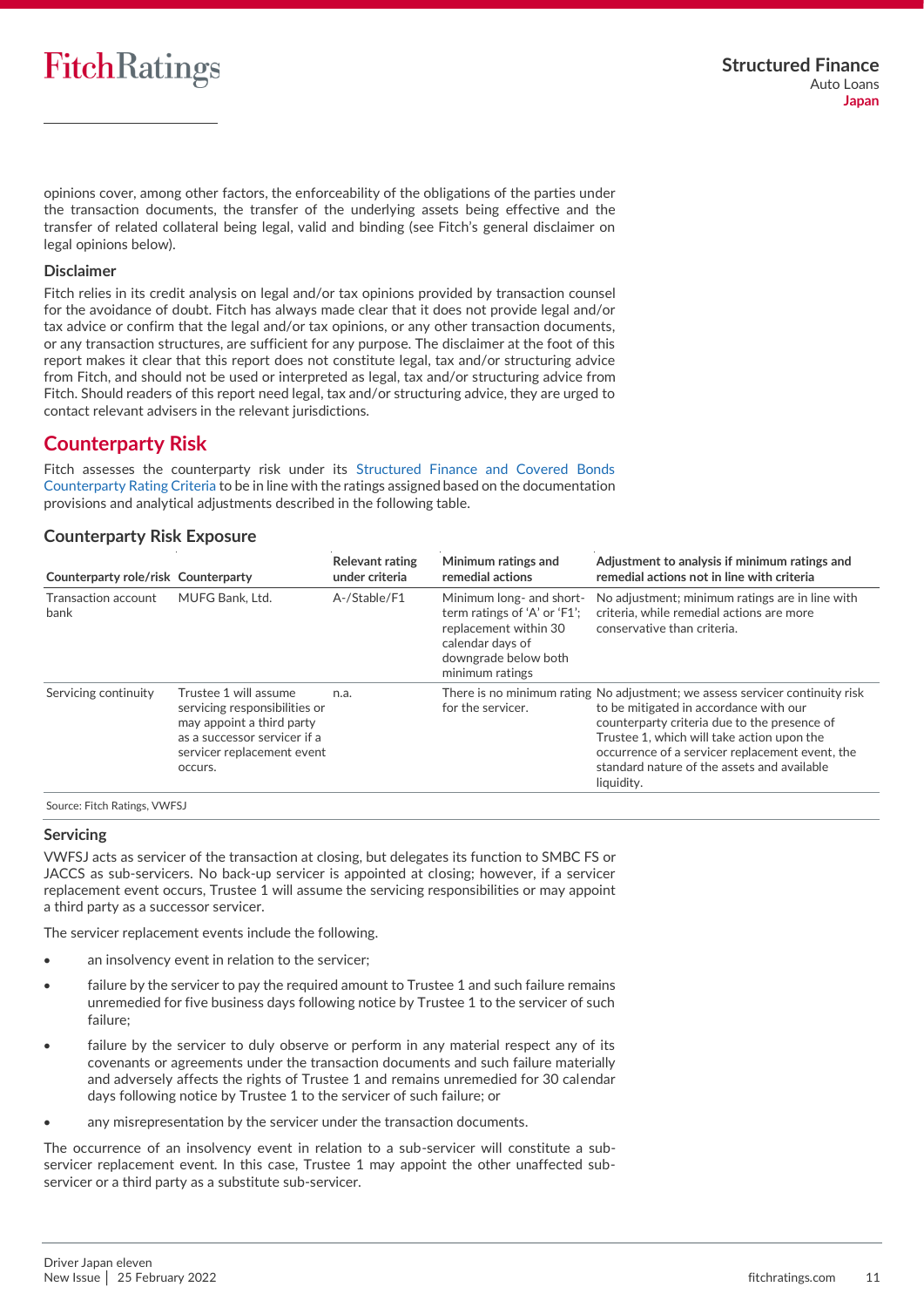#### **Commingling**

Sub-servicers SMBC FS and JACCS receive payments from obligors on the 26th and 27th of each month, respectively. Both sub-servicers transfer the received amounts to VWFSJ on the same dates. VWFSJ pays the expected collection amount from the sub-servicers to Trustee 1 four business days prior to the 28th of each month. If VWFSJ fails to prefund the scheduled collection amount on the designated date, it would constitute a servicer replacement event. The amount prefunded by VWFSJ includes both scheduled and prepaid amounts. Therefore, the commingling risk is considered well mitigated for the transfer of payment collections.

#### **Set-Off**

At closing, or at the time of additional entrustment, the entrustment of auto loan receivables will be perfected against third parties, but not against obligors; however, VWFSJ is not a deposit-taking financial institution and the eligibility criteria stipulate that the auto loan receivables need to be free from set off. Thus, we assess set-off risk as well-mitigated.

## <span id="page-11-0"></span>**Criteria Application, Model and Data Adequacy**

#### **Criteria Application**

See page 2 for the list of [Applicable Criteria.](#page-1-2)

Fitch applies its *Consumer ABS Rating Criteria* as its sector-specific criteria under the overarching framework provided by the *Global Structured Finance Rating Criteria*, which is the master criteria for the sector. The *Structured Finance and Covered Bonds Country Risk Rating Criteria* outline Fitch's approach to assigning and maintaining structured finance and covered bond ratings where the relevant sovereign's Local-Currency Issuer Default Rating (IDR) is below 'AAA'. The remaining criteria listed under [Applicable Criteria](#page-1-3) are cross-sector criteria that outline Fitch's approach to counterparty risk that are relevant for the ratings.

#### **Models**

The model below was used in the analysis. Click on the link for the model (if published) or for the criteria for a description of the model.

#### [Multi-Asset Cash Flow Model](https://www.fitchratings.com/site/structuredfinance/emeacfm)

#### **Data Adequacy**

Fitch was provided with portfolio stratifications showing various parameters, including the current and original loan balance, original term, loan-product split, balloon distribution, remaining term, seasoning, yield, geographic distribution, brand distribution and split of new and used vehicles. Fitch was also provided with dynamic gross loss, prepayment, yield and delinquency data as well as static gross loss, prepayment and cancellation data from July 2002 to October 2021.

Fitch reviewed the results of a third-party assessment conducted on the asset portfolio information, and concluded that there were no findings that affected the rating analysis.

Fitch determined that an adequate level of data was provided to apply its rating criteria. The 2002-2021 period covers two economic stress periods of 2008 and 2012 in Japan.

### <span id="page-11-1"></span>**Surveillance**

Fitch will monitor the transaction regularly. The structured finance team will receive monthly investor reports detailing the performance of the portfolio. These reports will provide the basis for the agency's surveillance of the transaction's performance against both base-case expectations and the performance of the industry as a whole. Where appropriate, the agency may request to monitor further data from the originator or servicer. The agency's structured finance team ensures that the assigned ratings remain, in the agency's view, an appropriate reflection of the credit risk of the rated BIs 2 and ABL 2.

Details of the transaction's performance are available at [fitchratings.com](https://www.fitchratings.com/site/home)

Please call the Fitch analysts listed on the first page of this report with any queries regarding initial analysis or ongoing performance.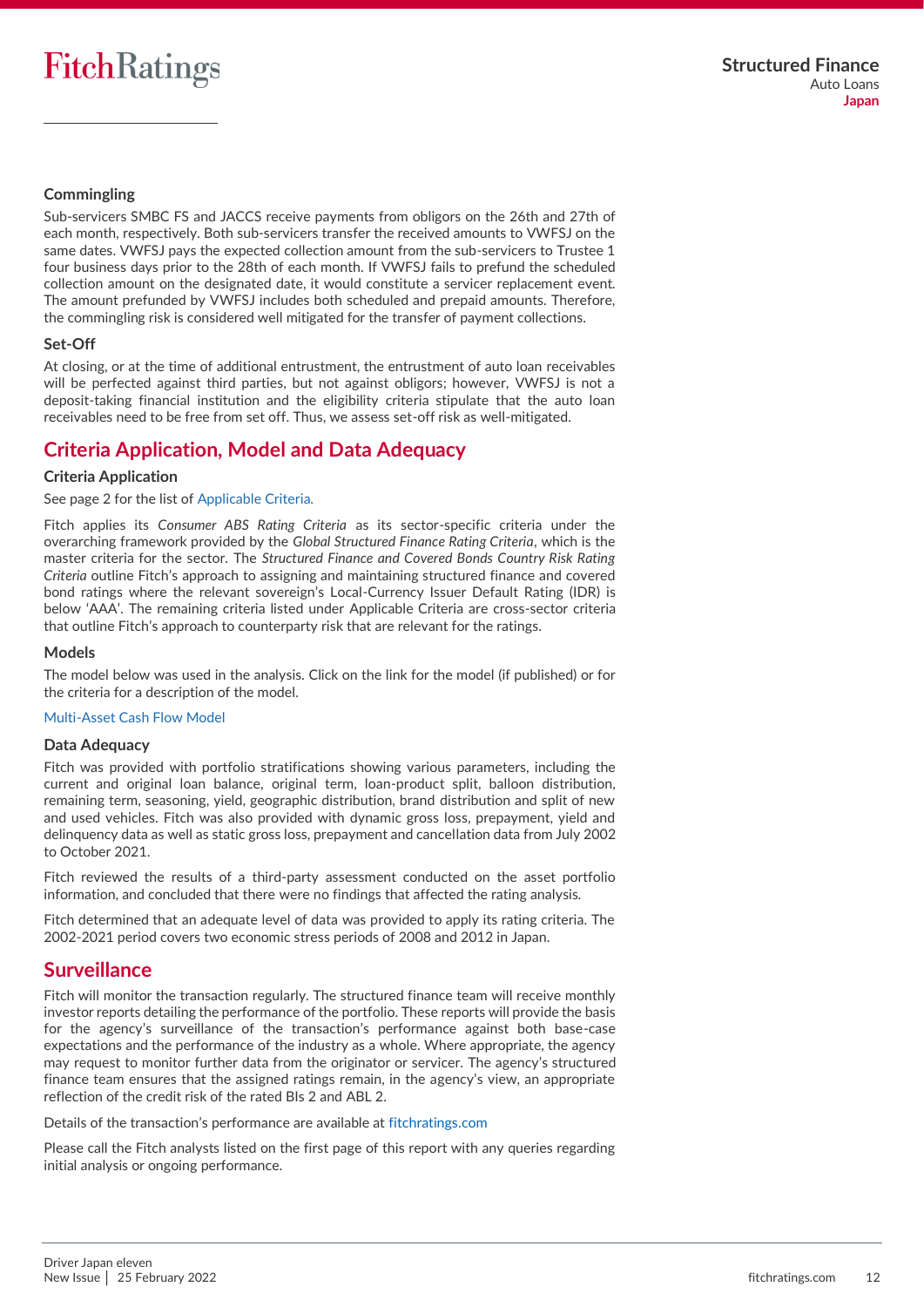## <span id="page-12-0"></span>**Appendix 1: Origination and Servicing**

#### **Originator and Servicer Overview**

VWFSJ is an indirectly wholly owned subsidiary of Volkswagen Financial Services AG, which is a wholly owned subsidiary of VW. VWFSJ has been securitising loan receivables since 2012. This transaction will be the eleventh securitisation of Japanese auto-loan receivables under the Driver brand.

VWFSJ has entered into consignment agreements with JACCS and SMBC FS.

JACCS was established in Hakodate in 1954 and is an equity-method accounted affiliate of MUFG Bank, Ltd. (A-/Stable/F1). JACCS' main businesses include shopping credit, auto loans, credit cards, loan cards and credit guarantees. VWFSJ and JACCS entered into a consignment agreement in 2007.

Maruko Co., Ltd., one of the predecessor companies of SMBC FS, was established in 1950. SMBC FS is a wholly owned subsidiary of Sumitomo Mitsui Card Company, Limited, which is a wholly owned subsidiary of Sumitomo Mitsui Financial Group, Inc. (A/Negative/F1). SMBC FS focuses on three key businesses: credit cards, instalments, including auto loans, and transactions. VWFSJ entered into a consignment agreement with one of the predecessor companies, Central Finance, in 2002.

Under the consignment agreements, JACCS and SMBC FS perform credit analysis of obligors of auto-loan receivables, guarantee the payment obligations of the auto-loan receivables, collect instalment payments and transfer the collections to VWFSJ. Furthermore, the two companies will undertake to perform the same services as currently provided to VWFSJ as sub-servicers delegated by Trustee 1 under each sub-servicing agreement entered into among Trustee 1, VWFSJ, each of JACCS and SMBC FS. JACCS and SMBC FS will remit collections directly to Trustee 1 if VWFSJ, as servicer, fails to make required advance payments, if instructed by Trustee 1 to do so.

#### **Loan Products**

The following seven loan products can be incorporated in the underlying portfolio under the eligibility criteria. All loans may be prepaid at any time.

- **Owner's Plan (100):** Fully amortising loans with equal monthly instalments.
- **Twin Plan (101):** Fully amortising loans with equal monthly instalments. This plan is designed to provide loans for purchasers of Volkswagen and Audi vehicles when the main loan with a low-rate campaign exceeds the maximum amount limit.
- **Refinance of 140 (105):** Fully amortising loans with equal monthly instalments. This product is designed for refinancing the balloon payment of Volkswagen Solutions and Audi Future Drive (140).
- **Refinance of 150/151 (106):** Fully amortising loans with equal monthly instalments. This product is designed for refinancing the balloon payment of S-Loan, etc. and S-Loan Plus.
- **Volkswagen Solutions, Audi Future Drive (140):** Balloon loans for purchasers of Volkswagen and Audi vehicles with equal monthly instalments. A repurchase option at a pre-determined price is included.
- **S-Loan, etc. (150):** Balloon loans with equal monthly instalments. No repurchase option is included.
- **S-Loan Plus (151):** Balloon loans for purchasers of Audi vehicles with equal monthly instalments. A repurchase option at a pre-determined price is included if the customer purchases a new Audi.

#### **Underwriting**

VWFSJ's origination process is based on a broad dealer network of 435 dealerships, comprising 249 Volkswagen, 125 Audi, 9 Bentley, 10 Lamborghini, and 42 Ducati dealerships as of end-October 2021. VWFSJ monitors the dealers via its rating system based on financial strength.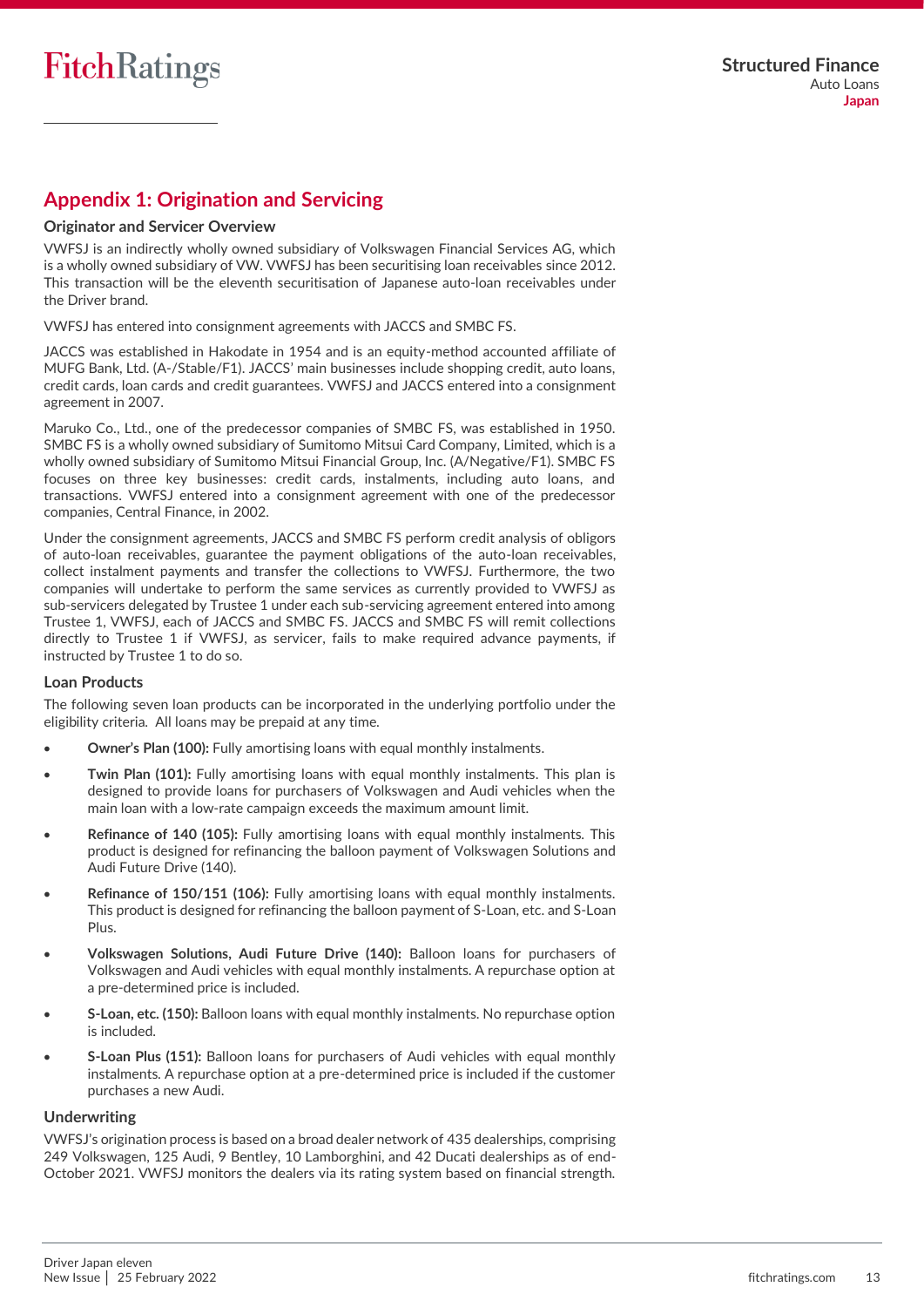The dealer is responsible for offering financing services to customers. If a purchaser submits a credit application, the dealer will forward it to a sub-servicer by facsimile or EVAS, VWFSJ's proprietary web-based system that supports quotation creation, loan applications and the notification of examination results from the sub-servicer to the dealer. Once the completeness of the submitted application is confirmed by the sub-servicer, it will contact the purchaser to confirm their intention to purchase the vehicle. Each sub-servicer uses a proprietary scoring system to assess the application and make credit decisions.

The underwriting process takes the applicant's attributes and credit history into account. There have been no material changes in the underwriting standards of both sub-servicers. There is, in principle, no provision in the underwriting standards that allows for any exceptional treatment of applicants in credit decisions. If an irregularity is identified in the submitted application, it will be reported to VWFSJ and the final decision will be made by both VWFSJ and the relevant sub-servicer.

Once the credit decision is made, the result is conveyed to the dealer through EVAS. If the loan application is approved, the down payment is made and the contract is arranged and signed. After the contract data is delivered to VWFSJ, it makes an advance payment on behalf of the purchaser to the dealer.

We regard cancellation risk of auto-loan agreements in the underlying portfolio as limited, because the loans to be included in the portfolio are well seasoned, ranging from approximately 9 months to 12 months on average in recent years as shown in Transaction Comparison. In addition, the eligibility criteria require the loans to have made at least two monthly payments, while most cancellations have historically occurred at the very early stage of the loan term.

#### **Servicing and Collections**

At closing, VWFSJ acts as the servicer of the transaction; but delegates part of its function to SMBC FS or JACCS as sub-servicers. All scheduled payments by obligors to sub-servicers are made by direct debit.

If a delinquency occurs, the relevant sub-servicer will encourage the delinquent obligor via phone call or SMS to pay the loan for the first 60 days. Thereafter, they may also meet the delinquent obligor until up to 90 days overdue. If an obligor fails to make monthly instalment payments for three consecutive months the loan will be classed as defaulted and the relevant guarantor will make a guarantee payment to VWFSJ.

Guarantors are exempt from the guarantee payment if, among other factors, the obligor has exercised their contractual option to sell the purchased vehicle to the dealer or VWFSJ upon the final instalment payment, but the relevant party fails to perform its obligation to pay the pre-agreed amount to the guarantor. Fitch does not give any credit to the guarantees made by SMBC FS or JACCS in its initial analysis, as the companies are not rated by Fitch and not all of the loan obligations may be covered by the guarantees due to this exemption.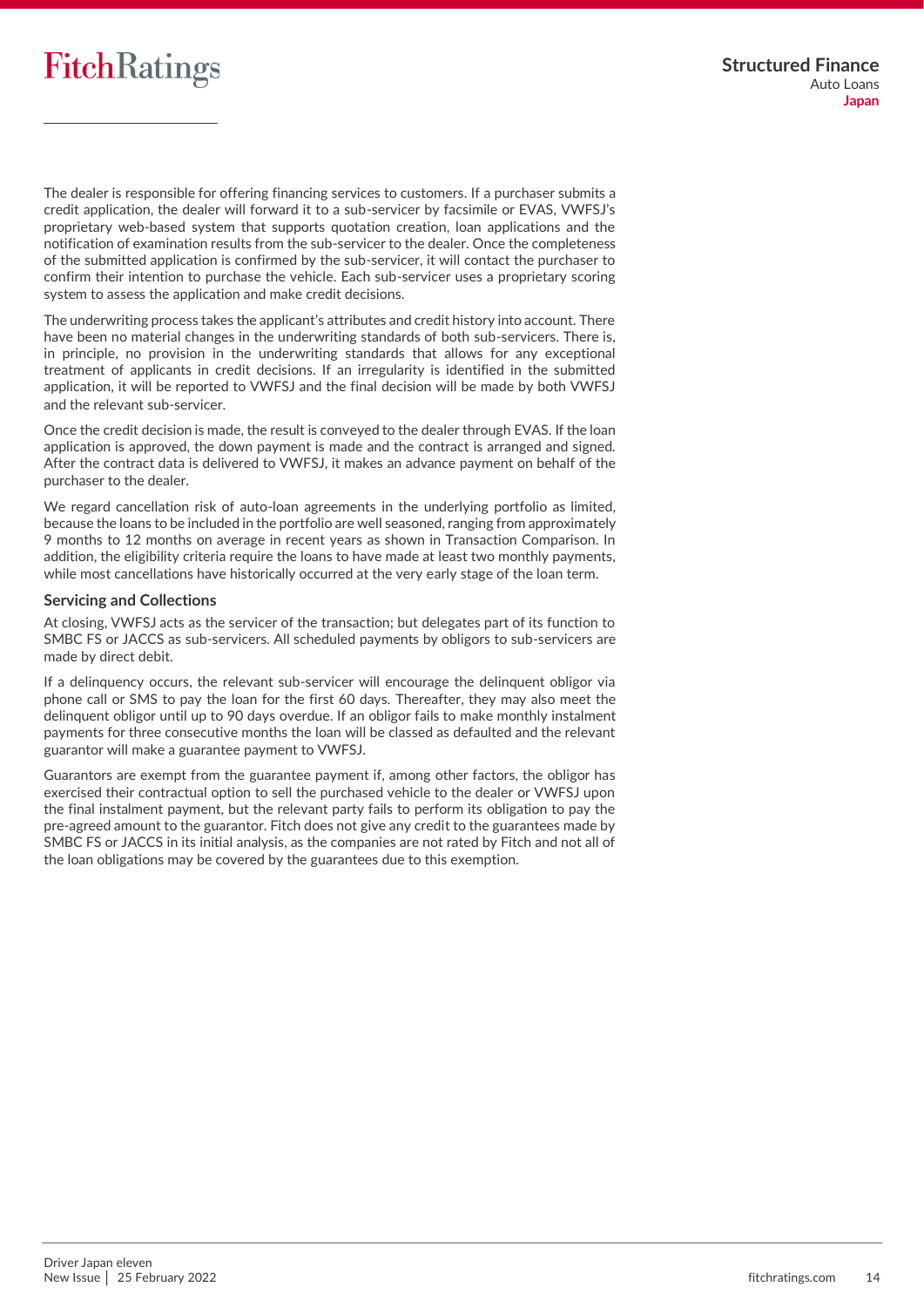**SF ESG Navigator**<br>ABS - Auto

## <span id="page-14-0"></span>**Appendix 2: ESG Relevance Score**

## FitchRatings

#### **Credit-Relevant ESG Derivation**

oan eleven has 5 ESG potential rating drivers

Driver Japan eleven has exposure to macroeconomic factors and sustained structural shifts in secular preferences affecting consumer behavior but this has very low impact on the rating. Driver Japan eleven has exposure to macr

**Driver Japan eleven** 

Governance is minimally relevant to the rating and is not currently a driver.

|                  |          |        |                | <b>Overall ESG Scale</b> |
|------------------|----------|--------|----------------|--------------------------|
| key driver       | $\Omega$ | issues | 5              |                          |
| driver           | $\Omega$ | issues | $\overline{4}$ |                          |
| potential driver | 5        | issues | $\overline{3}$ |                          |
| not a rating     | 5        | issues | $\overline{2}$ |                          |
| driver           | 4        | issues |                |                          |

#### **Environmental (E)**

| <b>General Issues</b>                                         | E Score                  | <b>Sector-Specific Issues</b>                                                                                                                                                         | Reference                   | <b>E</b> Scale |
|---------------------------------------------------------------|--------------------------|---------------------------------------------------------------------------------------------------------------------------------------------------------------------------------------|-----------------------------|----------------|
| GHG Emissions & Air Quality                                   | $\overline{\phantom{a}}$ | Regulatory risks, fines, or compliance costs related to emissions,<br>energy consumption and/or related reporting standards                                                           | Asset Quality: Surveillance |                |
| <b>Energy Management</b>                                      | $\overline{2}$           | Assets' energy/fuel efficiency and impact on valuation                                                                                                                                | Asset Quality: Surveillance |                |
| Water & Wastewater Management                                 |                          | n.a.                                                                                                                                                                                  | n.a.                        |                |
| Waste & Hazardous Materials<br>Management; Ecological Impacts |                          | n.a.                                                                                                                                                                                  | n.a.                        |                |
| Exposure to Environmental Impacts                             | $\overline{2}$           | Asset, operations and/or cash flow exposure to extreme weather<br>events and other catastrophe risk, including but not limited to<br>flooding, hurricanes, tornadoes, and earthquakes | Surveillance                |                |

#### **Social (S)**

| <b>General Issues</b>                                         | S Score        | <b>Sector-Specific Issues</b>                                                                                                                    | Reference                      |               | <b>S</b> Scale |
|---------------------------------------------------------------|----------------|--------------------------------------------------------------------------------------------------------------------------------------------------|--------------------------------|---------------|----------------|
| Human Rights, Community Relations,<br>Access & Affordability  |                | n.a.                                                                                                                                             | n.a.                           | 5             |                |
| Customer Welfare - Fair Messaging,<br>Privacy & Data Security | $\mathfrak{p}$ | Compliance with consumer protection related regulatory<br>requirements, such as fair/transparent lending, data security, and<br>safety standards | Operational Risk: Surveillance | 4             |                |
| Labor Relations & Practices                                   | $\overline{2}$ | Labor practices, pension obligations and related litigation                                                                                      | Surveillance                   | $\mathbf{3}$  |                |
| Employee Wellbeing                                            |                | n.a.                                                                                                                                             | n.a.                           | $\mathcal{D}$ |                |
| Exposure to Social Impacts                                    | $\overline{3}$ | Macroeconomic factors and sustained structural shifts in secular<br>preferences affecting consumer behavior                                      | Asset Quality: Surveillance    |               |                |

| Governance (G)                                       |                |                                                                                                                                                            |                                                                                                       |   |                |
|------------------------------------------------------|----------------|------------------------------------------------------------------------------------------------------------------------------------------------------------|-------------------------------------------------------------------------------------------------------|---|----------------|
| <b>General Issues</b>                                | <b>G</b> Score | <b>Sector-Specific Issues</b>                                                                                                                              | Reference                                                                                             |   | <b>G</b> Scale |
| Rule of Law, Institutional and Regulatory<br>Quality |                | Jurisdictional legal risks; regulatory effectiveness; supervisory<br>oversight: foreclosure laws: government support and intervention                      | Asset Isolation and Legal Structure; Asset Quality; Rating Caps;<br>Surveillance                      | 5 |                |
| Transaction & Collateral Structure                   |                | Asset isolation; resolution/insolvency remoteness; legal structure;<br>structural risk mitigants: complex structures                                       | Asset Isolation and Legal Structure; Asset Quality; Financial Structure;<br>Rating Caps; Surveillance | 4 |                |
| <b>Transaction Parties &amp; Operational Risk</b>    | 3              | Counterparty risk; origination, underwriting and/or aggregator<br>standards: borrower/lessee/sponsor risk:<br>originator/servicer/manager/operational risk | Asset Quality: Financial Structure: Operational Risk: Rating Caps:<br>Surveillance                    |   |                |
| Data Transparency & Privacy                          | 3              | Transaction data and periodic reporting                                                                                                                    | Asset Isolation and Legal Structure; Asset Quality; Financial Structure;<br>Surveillance              |   |                |
|                                                      |                |                                                                                                                                                            |                                                                                                       |   |                |

**How to Read This Page**<br>ESG scores range from 1 to 5 based on a 15-level color gradation. Red<br>(5) is most relevant and green (1) is least relevant.

**The Environmental (E), Social (S) and Governance (G) tables** break out the individual components of the scale. The right-hand box shows the spagnage agregate E, S, or G score. General issues are relevant across all markets with Sector-Specific Issues unique to a particular asset class. Sc

The Credit-Relevant ESG Derivation table shows the overall ESG<br>score. This score signifies the credit relevance of combined E, S and G<br>issues to the transactions or program's credit rating. The three columns<br>to the left of

**Classification** of ESG issues has been developed from Fitch's sector<br>ratings criteria. The General Issues and Sector-Specific Issues draw on<br>the classification standards published by the Sustainability Accounting<br>Standard

|                | <b>CREDIT-RELEVANT ESG SCALE - DEFINITIONS</b> |                                                                                                                                                             |  |  |  |
|----------------|------------------------------------------------|-------------------------------------------------------------------------------------------------------------------------------------------------------------|--|--|--|
|                |                                                | How relevant are E. S and G issues to the overall credit rating?                                                                                            |  |  |  |
| 5              |                                                | Highly relevant: a key transaction or program rating driver that has a<br>significant impact on an individual basis.                                        |  |  |  |
| $\overline{4}$ |                                                | Relevant to transaction or program ratings: not a key rating driver but<br>has an impact on the ratings in combination with other factors.                  |  |  |  |
| 3              |                                                | Minimally relevant to ratings; either very low impact or actively<br>mitigated in a way that results in no impact on the transaction or<br>program ratings. |  |  |  |
| $\mathfrak{D}$ |                                                | Irrelevant to the transaction or program ratings; relevant to the sector.                                                                                   |  |  |  |
| 1              |                                                | Irrelevant to the transaction or program ratings: irrelevant to the sector.                                                                                 |  |  |  |